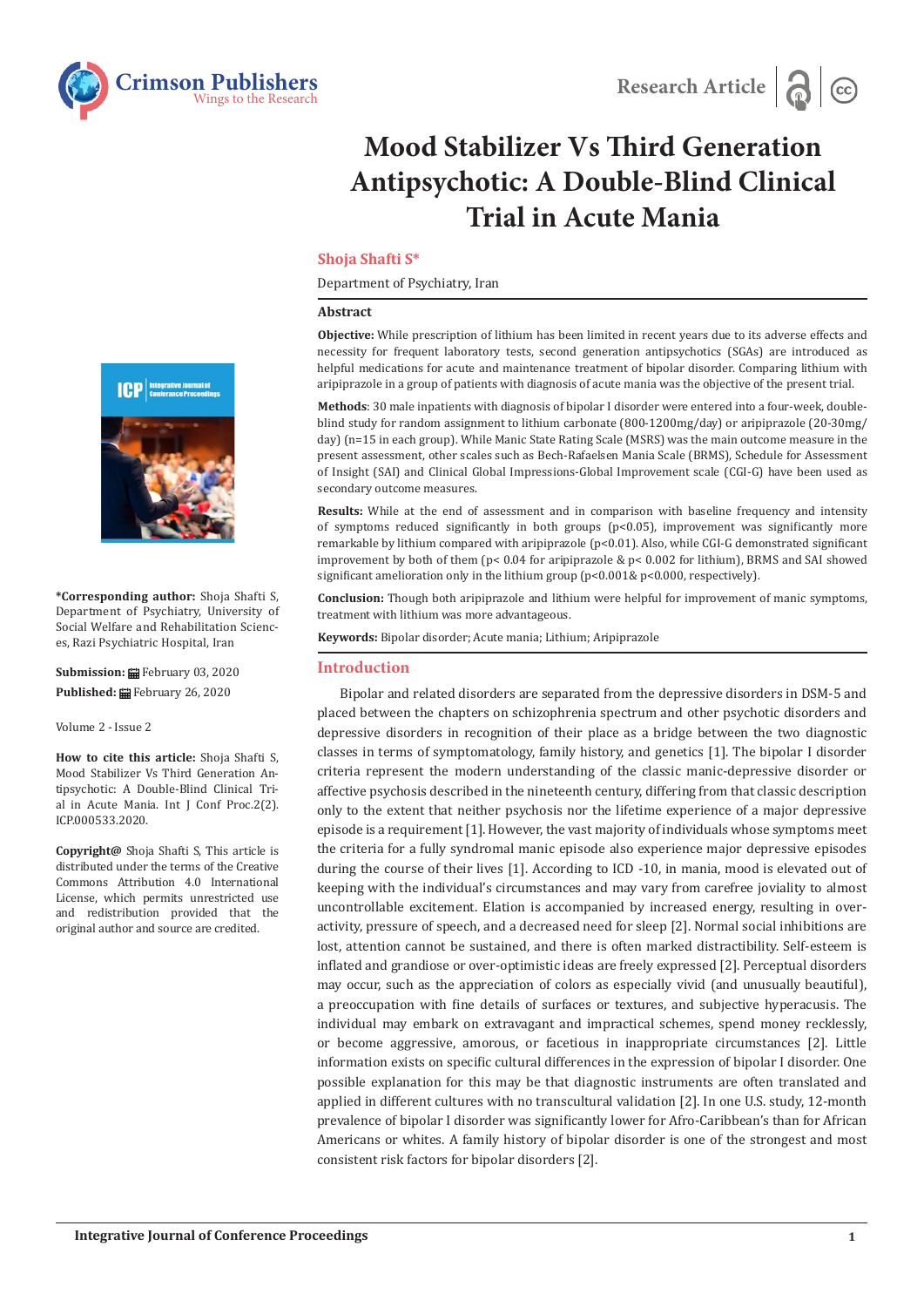There is an average 10-fold increased risk among adult relatives of individuals with bipolar I and bipolar II disorders. Magnitude of risk increases with degree of kinship. Schizophrenia and bipolar disorder likely share a genetic origin, reflected in familial co-aggregation of schizophrenia and bipolar disorder [2]. The bipolar disorder is often misdiagnosed in particular among outpatients with recurrent depression. Indeed, the unrecognized bipolar disorder is common among depressed outpatients, who are younger, unemployed, single or divorced with a low socio-economic level. Also, the under-diagnosis bipolar disorder seems to be related with the earliest onset age of a depressive episode and more prevalent in depressed patients with suicidal ideation and suicide attempts [3]. Terrible consequences of a manic episode often result from loss of insight, hyperactivity and poor judgment [1]. While the lifetime risk of suicide in individuals with bipolar disorder is estimated to be at least 15 times that of general population, it may account for one-quarter of all completed suicides [1]. Early onset bipolar disorder, in comparison with the later-onset form, shows graver psychosociological consequences, and is characterized, as well, by rapid cycling and increased risks of suicide attempts and substance abuse [4]. Pharmacotherapy is the treatment of choice for acute mania with the primary goal of rapid control of dangerous behavior, aggression and agitation. Todays, along with lithium, the usage of which has been limited in recent years due to its adverse effects and necessity for frequent laboratory tests, First Generation Antipsychotics (FGAs), like haloperidol, and Second Generation Antipsychotics (SGAs), like aripiprazole, clozapine, olanzapine, quetiapine, risperidone and ziprasidone are most widely employed in the treatment of bipolar disorder [4,5]. Among SGAs, aripiprazole, with convincing evidence as a very operative treatment alternative in the controlling of acute manic and mixed episodes of bipolar I disorder [6,7], has been increasingly used , as well, in the maintenance treatment of bipolar disorder and received approval from the U.S. Food and Drug Administration for this indication in 2005 [8].

Furthermore, aripiprazole, as adjunctive to either valproate or lithium, has appeared to be equally safe and effective combinations for the treatment of bipolar disorder [9]. Aripiprazole has been widely used in the management of psychiatric disorders. Dissimilar to other FGAs that mostly have variable degrees of dopamine D2 receptor antagonism, aripiprazole is a partial agonist at dopamine D2 and D3, and serotonin 5-HT1A, and exhibiting antagonistic action at the 5-HT2A and H1 receptors [6,7], which may explain obvious differences in tolerability profiles [10]. Moreover, though the drug is associated with sedation, weight gain and extrapyramidal symptoms (EPS), the incidence of EPS over twelve weeks was not significantly different between aripiprazole (10mg/day) and placebo [10]. In a comparative study by Keck et al. [11], aripiprazole (15-30mg/day) showed substantial amelioration of acute mania, and the extent of its improvement was comparable with lithium [11]. Also, in another study by El-Malloch et al. [12], aripiprazole monotherapy (15-30mg/day) appeared to be as useful as lithium (900-1500mg/

day) for the extended treatment of mixed or manic episodes [12]. Similar standpoint, as well, has been taken by Dhillon [7], who concluded that based on existing guiding principle, aripiprazole is a first-line alternative for the short-term management of mania [7]. Nonetheless, while aripiprazole seems to be a valuable treatment for mania, since comparative studies between aripiprazole and other mood stabilizers are few, so the precise place of aripiprazole in therapy demands further studies [4,13]. So, objective of the present assessment was comparing aripiprazole vs. lithium in a group of eastern patient population, with their own specific pharmaco-genetic or ethnopsychopharmacologic characteristics, who met the diagnosis of acute mania.

# **Method**

Thirty male inpatients with diagnosis of bipolar I disorder, according to Diagnostic and Statistical Manual of Mental Disorders, 5<sup>th</sup> edition [1], who had been admitted to the hospital due to relapse or new emergence of an episode of acute mania, were entered into a 4-week, double-blind study, for random assignment to aripiprazole or lithium carbonate (Table 1). Informed consent was given by the participant or a legal representative. The study was approved by the ethics committee of the academy. Exclusion criteria were mixed episode, suicidal ideation, severe instability or aggression, substance abuse, neurological and other severe medical illnesses, previous treatment with antidepressants or long acting antipsychotics (depot). The assessment had been accomplished as a double-blind design, while the patients, staff and assessor were unaware of the prescribed drugs that were packed into identical capsules. While the patients in the first group (n=15) were given aripiprazole (5mg uncoated tablets), the cases in the second group (n=5) were prescribed lithium carbonate (300mg uncoated tablets). Both of these medicines were given according to practice guidelines and standard titration protocols. Supplier of the aforesaid drugs was the hospital's pharmacy, and the medications were in generic forms. While prescription of lorazepam, as sedating agent, was permissible in the course of evaluation, no other anticonvulsant or supplementary antipsychotic was allowable during the assessment. Furthermore, except than standard care, no additional psychosocial intervention, like psychotherapy, was acceptable during trial. Manic State Rating Scale (MSRS) was the main outcome measure in the present assessment, which had been scored at baseline and weekly intervals up to the fourth week.

The MSRS is an instrument planned for measurement of severity of manic symptoms. The 26 items in this scale are each given a frequency score on a 0 to 5 gauge and an intensity score on a 1 to 5 gauge. Inter-rater reliability for each item has been reported to range from 0.89 to 0.99 [14]. Similarly, severity of manic symptoms, insight, and overall illness severity had been rated using the Bech-Rafaelsen Mania Scale (BRMS, as double-check) [15], Schedule for Assessment of Insight (SAI) [16] and Clinical Global Impressions-Global Improvement scale (CGI-G) [17], respectively. The aforesaid measures had been scored by the same experienced

**2**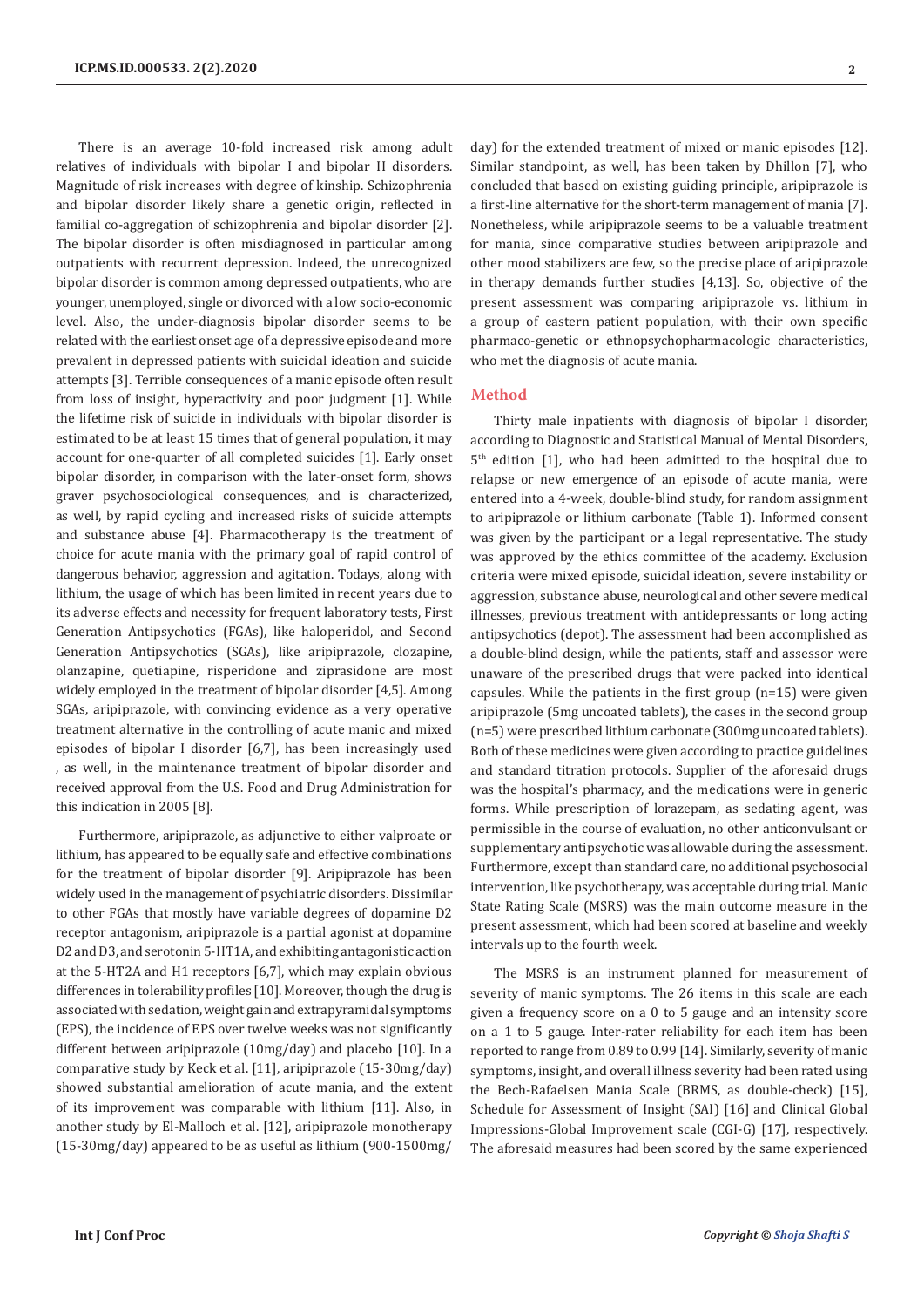unaware psychiatrist in both groups. Mean modal dosages of aripiprazole and lithium in this trial were 25.83mg/day (SD=4.93) and 981.81mg/day (SD=161.34), respectively. In addition, mean serum level of lithium was 0.8±0.147 mill-equivalents per liter. Mean dosage of adjunctive lorazepam, as well, was 4.5±1.11mg/ day for the aripiprazole group and 4.18±0.93mg/day for the lithium group, with no significant difference (t=0.746, p<0.46, 95%CI:-0.57, 1.21).

### **Statistical analysis**

Patients were compared regarding baseline characteristics by means of t tests. Treatment effectiveness, which had been assessed by MSRS, had been analyzed by t test and repeated measures analysis of variance (ANOVA), for intra-group analysis, and Splitplot (mixed) design ANOVA, for between-group analysis. BRMS, SAI and CGI-G, which had been scored at baseline and the end of the 4<sup>th</sup> week, had been analyzed by t test. Also, Cohen's effect size (ES), for measurement of the strength of effectiveness, and power of the study (Post-hoc), for evaluation of Type II error, had been analyzed. Statistical significance had been defined as p value ≤0.05. MedCalc Statistical Software version 15.2 was used as statistical software tool for analysis.

#### **Result**

While three patients (20%, n=3) in the aripiprazole group and four patients  $(26.66\% \text{ n=4})$  in the lithium group left the study during the first half of the assessment due to unwillingness or adverse effects of the prescribed drugs, analysis for efficacy was based on data from a comparable number of patients in both groups  $(z=0.43; p<0.66; C195%=0.36, 0.23)$ . The groups were equivalent regarding the baseline characteristics (Table 1). Mean total score of MSRS improved significantly by both lithium and aripiprazole at the end of 4th week (Table 2) (Figures 1 & 2). This was in spite of the fact that improvement in the aripiprazole group seemed to be faster initially, but it was surpassed by lithium after a short period. With respect to the intensity of manic symptoms, at the end of the trial 41.66% (n=5) of patients in the aripiprazole group and 63.63% (n=7) of cases in the lithium group displayed at least 25% decrease in mean total scores of MSRS, in comparison with baseline, and more than 50% improvement was evident in 8.3% (n=1) and 45.45% (n=5) of patients of the aforesaid groups, respectively. Between-group analysis displayed significant advantage of lithium, regarding both frequency and intensity, at the end of  $3<sup>rd</sup>$  and  $4<sup>th</sup>$ week (Table 2).



**Figure 1:** Changes of MSRS (frequency) between baseline and week 4.



**Figure 2:** Changes of MSRS (intensity) between baseline and week 4.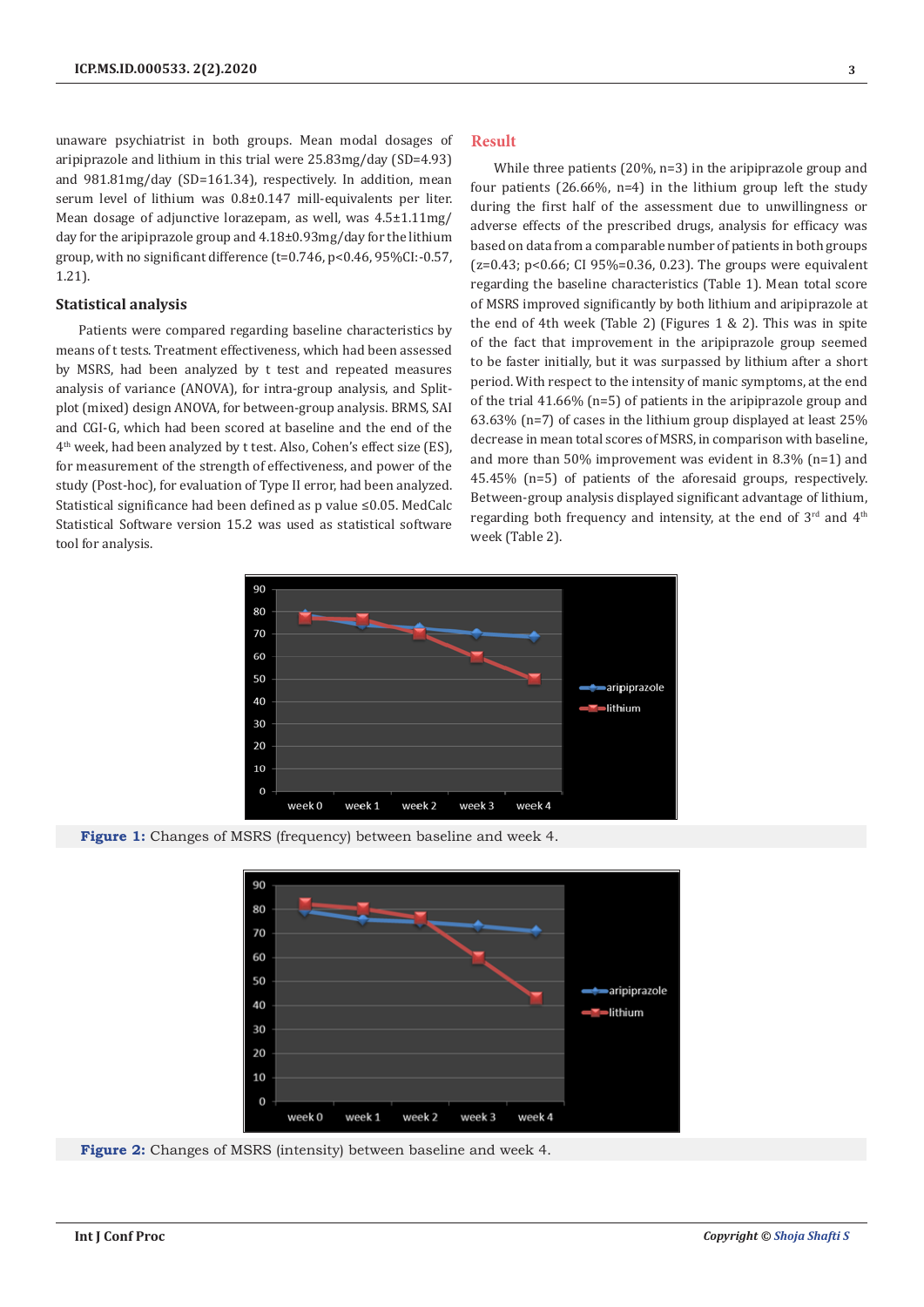| <b>Groups Demographic Variables</b> | Aripiprazole<br>Lithium<br>$(N=12)$<br>$(N=11)$ |                 |          |                          | 95%CI:                   |
|-------------------------------------|-------------------------------------------------|-----------------|----------|--------------------------|--------------------------|
| Gender                              | Male (100%)                                     | Male (100%)     | . .      | $\overline{\phantom{a}}$ | $\overline{\phantom{a}}$ |
| Age $(yr.)$                         | $30.66 \pm 10.37$                               | 29.8±12.10      | 0.211    | 0.83                     | $-7.57, 9.30$            |
| Duration of illness(yr.)            | $5.86 \pm 3.96$                                 | $7.06 \pm 4.02$ | $-0.823$ | 0.41                     | $-4.19, 1.79$            |
| Number of prior episodes            | $3.93 \pm 2.20$                                 | $5.13 \pm 3.09$ | $-1.223$ | 0.23                     | $-3.21, 0.81$            |

# **Table 1:** Demographic characteristics of participants.

**Table 2:** Between-group analysis of primary outcome measure at 1st, 2nd, 3rd and 4th week.

| <b>Drugs/Outcome Measures</b> | Aripiprazole n=12 | <b>Lithium</b><br>$n=11$ |         | df | $\mathbf{p}$ | 95%CI          |
|-------------------------------|-------------------|--------------------------|---------|----|--------------|----------------|
| MSRS (frequency), week 0      | 78.51±12.63       | 77.09±10.68              | 0.29    | 21 | 0.77         | $-8.77, 11.61$ |
| MSRS (frequency), week 1      | 74.19±8.71        | 76.75±9.11               | $-0.68$ | 21 | 0.49         | $-10.29, 5.17$ |
| MSRS (frequency), week 2      | 72.79±9.48        | 70.29±11.17              | 0.58    | 21 | 0.56         | $-6.46, 11.46$ |
| MSRS (frequency), week 3      | 70.16±10.92       | $59.87+9.31$             | 2.42    | 21 | 0.02         | 1.45, 19.13    |
| MSRS (frequency), week 4      | 68.77±9.72        | 49.93±11.37              | 4.28    | 21 | $\Omega$     | 9.69, 27.99    |
| MSRS (intensity), week 0      | 79.33±9.77        | 82.18±10.30              | $-0.68$ | 21 | 0.5          | $-11.55, 5.85$ |
| MSRS (intensity), week 1      | 75.70±8.83        | 80.24±9.83               | $-1.16$ | 21 | 0.25         | $-12.63, 3.55$ |
| MSRS (intensity), week 2      | 74.66±7.25        | $76.53 \pm 8.72$         | $-0.56$ | 21 | 0.58         | $-8.80, 5.06$  |
| MSRS (intensity), week 3      | 73.03±10.73       | $59.97 \pm 9.81$         | 3.037   | 21 | 0.006        | 4.12, 22.00    |
| MSRS (intensity), week 4      | 70.97±10.64       | $43.12 \pm 9.17$         | 6.69    | 21 | $\Omega$     | 19.20, 36.50   |

Abbreviations: MSRS: Manic State Rating Scale

| Table 3: Intra-group analysis of different outcome measures between baseline and 4th week, plus effect -size analysis. |  |
|------------------------------------------------------------------------------------------------------------------------|--|
|------------------------------------------------------------------------------------------------------------------------|--|

| Drugs/Outcome measures        | <b>Baseline</b>   | Week 4            | t        | df | $\mathbf{p}$ | 95%CI:         | Cohen's d | Effect size r |
|-------------------------------|-------------------|-------------------|----------|----|--------------|----------------|-----------|---------------|
| MSRS (frequency) aripiprazole | 78.51±12.63       | 68.77±9.72        | 2.117    | 22 | 0.04         | 0.20, 19.28    | 0.86      | 0.39          |
| MSRS (frequency) lithium      | 77.09±10.68       | 49.93±11.37       | 5.77     | 20 | 0            | 17.35.36.97    | 2.46      | 0.77          |
| MSRS (intensity) aripiprazole | 79.33±9.77        | 70.97±10.64       | 2.005    | 22 | 0.05         | $-0.29, 17.01$ | 0.81      | 0.37          |
| MSRS (intensity) lithium      | $82.18 \pm 10.30$ | $43.12 \pm 9.17$  | 9        | 20 | $\Omega$     | 28.79, 46.13   | 5.77      | 0.94          |
| BRMS aripiprazole             | $28.42 \pm 8.73$  | $20.86 \pm 10.11$ | 1.96     | 22 | 0.06         | $-0.44.15.56$  | 0.73      | 0.34          |
| <b>BRMS</b> lithium           | $29.16 \pm 9.16$  | $15.49 \pm 8.74$  | 3.58     | 20 | 0.001        | 5.71, 21.63    | 1.52      | 0.6           |
| SAI aripiprazole              | $2.75 \pm 1.09$   | $3.50 \pm 0.83$   | $-1.89$  | 22 | 0.07         | $-1.57, 0.07$  | $-0.77$   | $-0.36$       |
| SAI lithium                   | $3.10\pm0.68$     | $7.48 \pm 1.13$   | $-11.01$ | 20 | $\Omega$     | $-5.21, -3.55$ | 4.69      | $-0.92$       |
| CGI-G aripiprazole            | $4.57 \pm 1.22$   | $3.69 \pm 0.74$   | 2.13     | 22 | 0.04         | 0.03, 1.73     | 0.87      | 0.39          |
| CGI-G lithium                 | $4.78 \pm 0.92$   | $3.42 \pm 0.88$   | 3.54     | 20 | 0.002        | 0.56, 2.16     | 1.51      | 0.6           |

Abbreviations: MSRS: Manic State Rating Scale; BRMS: Bech-Rafaelsen Mania Scale; SAI: Schedule for Assessment of Insight; CGI-G: Clinical Global Impressions-Global Improvement scale

Repeated measures analysis of variance (ANOVA) showed significant and non-significant changes in frequency and intensity of MSRS, respectively, in the aripiprazole group, and significant changes in both of the aforesaid variables in the lithium group [F (4, 55)=2.37 p<0.05 SS=429.22 MSe=45.36 and F (4,50)=3.75 p<0.009 SS=1629.14 MSe=108.48, for frequency, and F (4,55)=2.08 p<0.07 SS=968.77 MSe=116.18 and F (4,50)=4.88 p<0.002 SS=3264.97 MSe=167.15 for intensity of symptoms in the aripiprazole and

lithium groups, respectively]. Split-plot (mixed) design ANOVA also showed significant difference between them [F (9,110)=2.67 p<0.007 SS=8562.58 MSe=356.31 for frequency and, F (9,110) =2.80 p<0.005 SS=8497.93 MSe=337.74, for intensity of the symptoms, respectively]. Moreover, while mean total score of BRMS showed significant improvement in the lithium group with a reduction around 46.87%, it was not so regarding aripiprazole with an improvement about 26.60%. The same situation was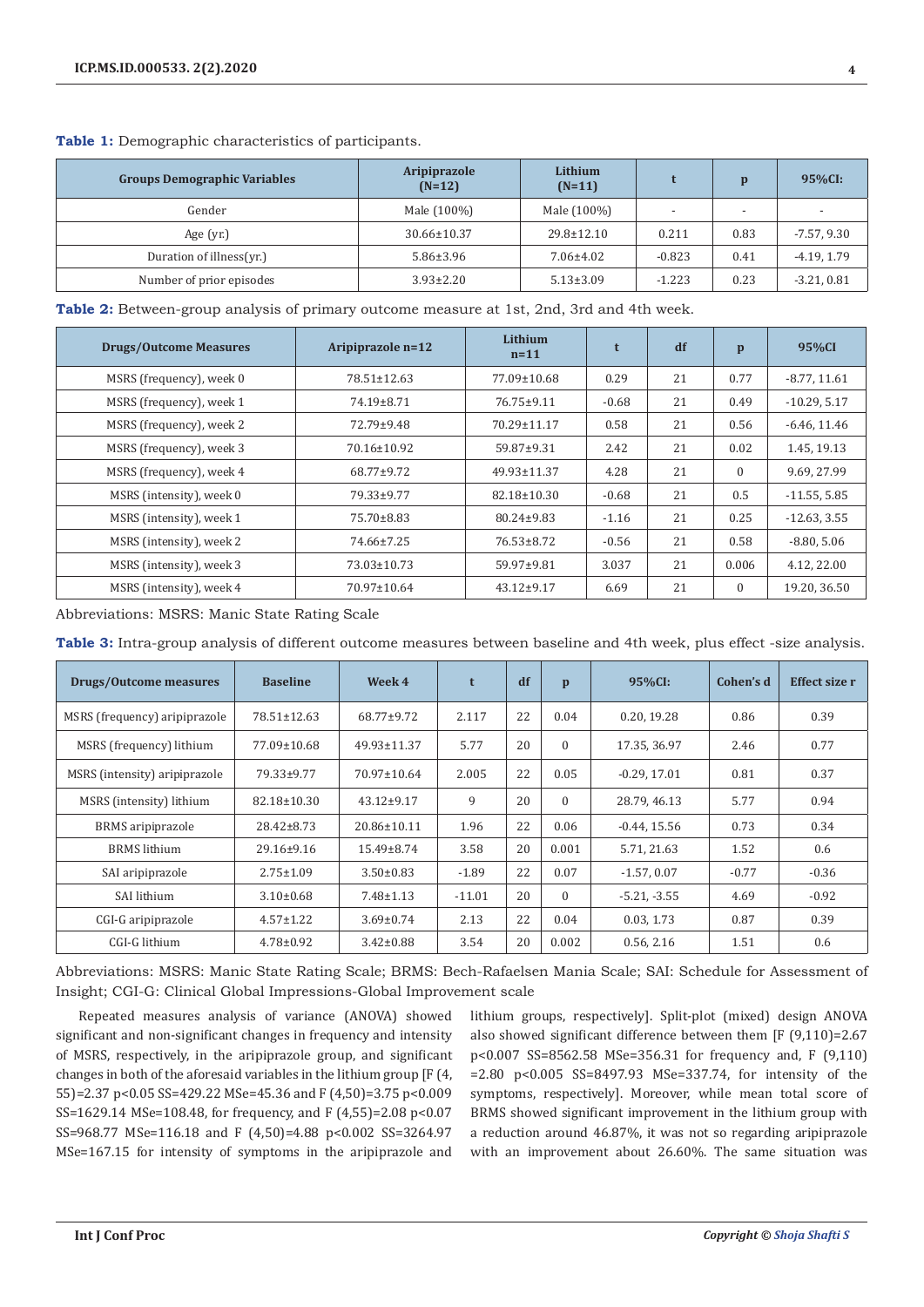true regarding SAI, with significant improvement by lithium and insignificant improvement by aripiprazole (Table 3). However, at the end of trial the CGI-G demonstrated significant improvement by aripiprazole and lithium (Table 3). Moreover, since the sample size was not great, the effect size (ES) was analyzed regarding alterations on the MSRS (frequency and intensity) at the end of treatment, which showed large improvement ("d=or >0.8" or "r=or>0.3") with both of them (Table 3). The main reported side effects of aripiprazole in the related group were inner unrest (n=4, 33.33%), mild stiffness (n=3, 25%), and sedation (n= 3, 25%). The major adverse effect of lithium in the associated group was tremor  $(n=5, 41.66\%)$ . Post-hoc power analysis showed a power = 0.31 on behalf of the present assessment, which changed to power = 0.72 in the frame of compromise power analysis.

## **Discussion**

Although many individuals with bipolar disorder return to a fully functional level between episodes, approximately 30% show severe impairment in work role function [2]. Functional recovery lags substantially behind recovery from symptoms, especially with respect to occupational recovery, resulting in lower socioeconomic status despite equivalent levels of education when compared with the general population. Individuals with bipolar I disorder perform more poorly than healthy individuals on cognitive tests [2]. Cognitive impairments may contribute to vocational and interpersonal difficulties and persist through the lifespan, even during euthymic periods. The lifetime risk of suicide in individuals with bipolar disorder is estimated to be at least 15 times that of the general population. In fact, bipolar disorder may account for one-quarter of all completed suicides [2]. A past history of suicide attempt and percent days spent depressed in the past year are associated with greater risk of suicide attempts or completions. Incomplete interepisode recovery is more common when the current episode is accompanied by mood incongruent psychotic features [2].

People with a history of childhood sexual or physical abuse appear to be more at risk, and to have a worse prognosis [2]. Long-term functional prognosis (work, family, etc.) (Particularly in untreated patients) is almost as poor as in schizophrenia. There is an overall increase in premature mortality, only partially explained by a suicide rate of 10% [18]. Currently, no convincing evidence suggests that atypical antipsychotic medications are superior to typical medications for the treatment of psychosis. However, atypical antipsychotic medications may be more acceptable due to fewer symptomatic adverse effects in the short term. While little evidence is available to support the superiority of one atypical antipsychotic medication over another, side effect profiles are different for different medications. For example, while treatment with olanzapine, risperidone and clozapine is often associated with weight gain.

Aripiprazole is not associated with increased prolactin or with dyslipidemia. In addition, whereas adolescents may respond better to standard-dose as opposed to lower-dose risperidone, with respect to aripiprazole and ziprasidone, lower doses may be equally effective. Consequently, uniform ways of reporting, in future studies, will be an indispensable stratagem for achievement of inclusive consensus among researchers [13,19]. Back to our study, while in intra-group analysis aripiprazole and lithium were statistically and significantly useful in amelioration of manic symptoms, lithium was significantly more effective than aripiprazole in betweengroup analysis after four weeks, which was clearly evident at the end of 3rd week, too. Such a state of affairs is somewhat consistent with the insignificant improvement of intensity of symptoms by aripiprazole. The same inference, as well, is valid regarding final outcome of secondary measures like BRMS and SAI, despite the fact that it was not so with regard to CGI-G, which was significantly improved in both groups. Perhaps it could be expressed that while improvement in the aripiprazole group was statistically significant, from a pragmatic perspective, it was more evident in the lithium group. Hence, it is obvious that such a finding, which could not be in complete agreement with the findings of Keck et al. [11] and El-Mallakh et al. [12], who had found aripiprazole comparable to lithium for management of acute mania [11,12], make it hard to determine that which one is better than other.

Similarly, it is not in harmony with Dhillon [7], who concluded that based on existing guiding principle, aripiprazole is a first-line alternative for the short-term management of mania [7,10], and as a first-line or second-line alternative for stopping the relapse of mood episodes in the course of longer-term treatment [7,20,21]; although he believes that additional evaluations for comparing aripiprazole with other medications, including SGAs, are required and would aid to conclusively determine the position of aripiprazole in relation to other drugs [21]. Then again, the existing evidence does not support the effectiveness of aripiprazole for the management of bipolar depression and stopping its relapse [22], a capability that is conceivable by lithium [23]. Similarly, while some believe that, based on an insufficient amount of direct comparisons, antipsychotic drugs (haloperidol or SGAs) may have shown greater efficacy or faster action than mood stabilizers like lithium, valproate and carbamazepine [19], others believe that there are not essentially enough studies comparing lithium with SGAs [5]. Moreover, in the study of El-Mallakh et al. [12] Of the 66 patients who entered the study, only 20 patients completed the entire phase, and based on 60% drop-out rate of the patient population, their trial could not be supposed, statistically, powered enough for precise clinical judgment [12]. Similarly, while recently in the Europe, oral aripiprazole was approved for the treatment of moderate to severe manic episodes in adolescents with bipolar I disorder, another time due to high drop-out ratio, effectiveness during long-term treatment (over 30 weeks) could not be verified [10]. Additional different outcomes are available regarding comparing lithium with other anti-manic agents. For example, in a doubleblind study on forty female inpatients meeting DSM-IV-TR criteria for acute mania, while both olanzapine and lithium were found to be significantly helpful in the improvement of manic symptoms, lithium was significantly more effective than olanzapine [24]. Also, in another study, while both lithium and valproate were effective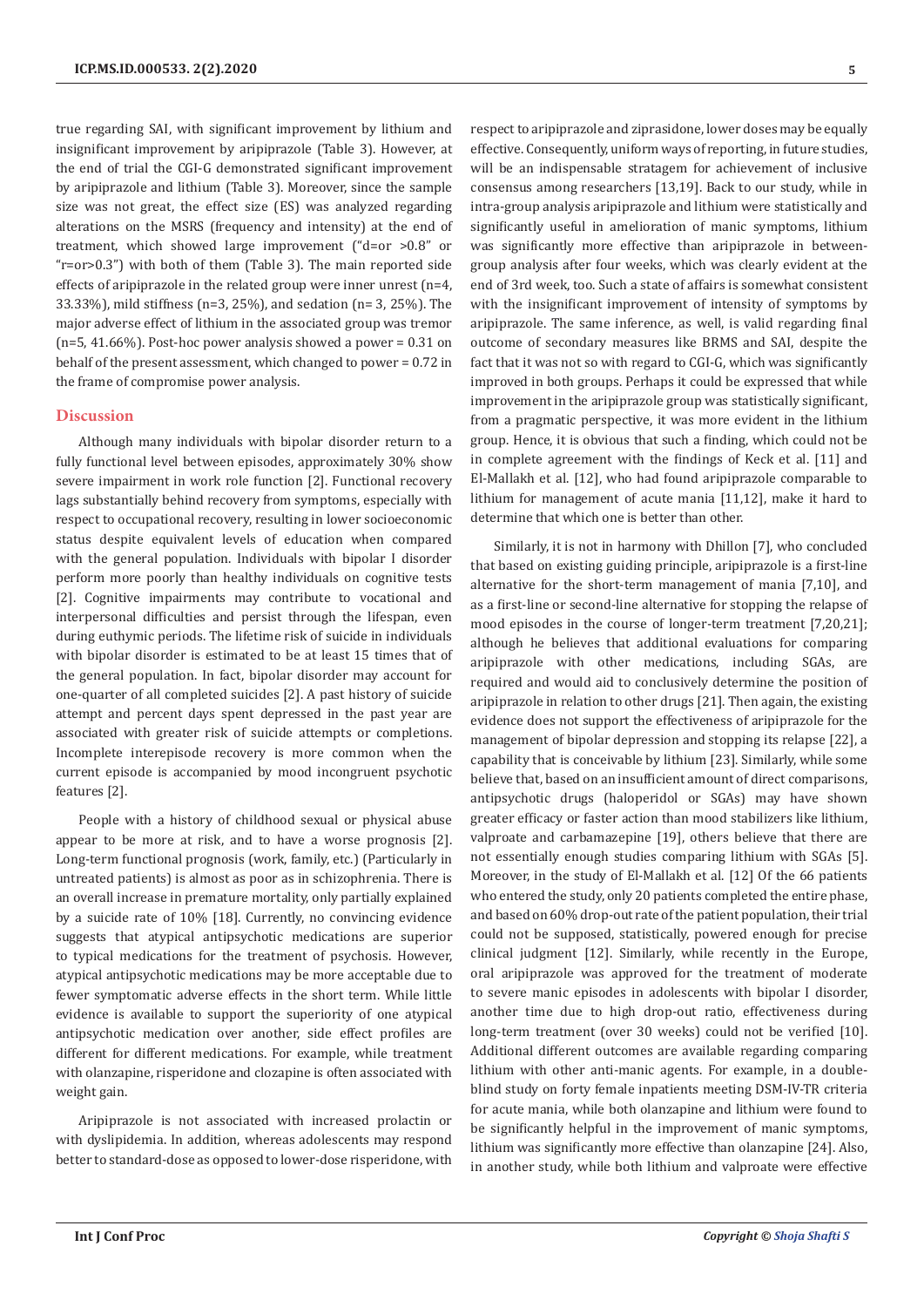for improvement of manic symptoms, lithium was significantly more effective than valproate [25]. Likewise, though the results of several assessments strongly show that many anti-manic drugs are significantly more useful than placebo, their comparable effect sizes and overlapping confident intervals make it hard to determine that which one is better than other. In addition, modern medical practice, generally influenced by additional factors like cost and time, regularly use a combination of anti-manic agents to bring mania under control as fast as possible-especially combinations of antipsychotics and mood stabilizers [19].

Though the findings of the present assessment are not in agreement with aforementioned surveys, employment of various outcome measures, different techniques of analysis, dissimilar durations of treatment, various sample sizes, different treatment dosages, and unalike patient cohorts (sex, age, duration of illness, number of episodes, smoking state and pharmacological as well as other pre-treatments) should not be ignored, due to their possible influence on the results of the individual investigations. Additionally, it should not be disregarded that possible pharmacogenetic or ethno-psychopharmacologic differences, between western and eastern people, may have influenced the outcome of the present assessment. But, in spite of contradictory results, when we notice the similar findings regarding superiority of lithium over other SGAs [24] or mood stabilizers [25], we can conclude that the results of the present assessment regarding stronger effect of lithium on frequency and intensity of symptoms, is nothing except than restating of an important clinical fact, which could have been overlooked due to hurried inferences.

Our findings pertaining to adverse effects, as well, were not precisely similar to the result of a former study by El-Mallakh et al. [12], who had found nasopharyngitis, headache and somnolence in their samples due to aripiprazole. Although the fear of lithium toxicity and its narrow therapeutic index may encourage a lot of clinicians to choose more innocent medications similar to SGAs, availability of precise laboratory checking of serum level of lithium and judicious employment of standard physical and laboratory checkups may encourage doctors to modify their perspective regarding lithium. Small sample size, short duration of evaluation, gender-based sampling, and exclusion of mixed episodes were among the weaknesses of this trial.

# **Conclusion**

Though both aripiprazole and lithium were helpful for improvement of manic symptoms, treatment with lithium was more advantageous.

#### **References**

- 1. American Psychiatric Association (2013) Diagnostic and statistical manual of mental disorders. In: (5<sup>th</sup> edn), Washington DC, American Psychiatric Association, Arlington, USA, pp: 123-132.
- 2. Neel Burton (2010) Psychiatry. (2<sup>nd</sup> edn), John Wiley & Sons Ltd, Oxford, UK, pp: 89-120.
- 3. [Bouchra O, Maria S, Abderazak O \(2017\) Screening of the unrecognised](https://www.ncbi.nlm.nih.gov/pubmed/28979648/) [bipolar disorders among outpatients with recurrent depressive](https://www.ncbi.nlm.nih.gov/pubmed/28979648/) [disorder: a cross-sectional study in psychiatric hospital in Morocco. Pan](https://www.ncbi.nlm.nih.gov/pubmed/28979648/) [Afr Med J 27: 247.](https://www.ncbi.nlm.nih.gov/pubmed/28979648/)
- 4. [Brown R, Taylor MJ, Geddes J \(2013\) Aripiprazole alone or in combination](https://www.ncbi.nlm.nih.gov/pubmed/24346956) [for acute mania. Cochrane Database Syst Rev 12: CD005000.](https://www.ncbi.nlm.nih.gov/pubmed/24346956)
- 5. [Tohen M, Vieta E \(2009\) Antipsychotic agents in the treatment of bipolar](https://www.ncbi.nlm.nih.gov/pubmed/19538685) [mania. Bipolar Disord 11\(2\): 45-54.](https://www.ncbi.nlm.nih.gov/pubmed/19538685)
- 6. [Sayyaparaju KK, Grunze H, Fountoulakis KN \(2014\) When to start](https://www.ncbi.nlm.nih.gov/pubmed/24648740/) [aripiprazole therapy in patients with bipolar mania. Neuropsychiatr Dis](https://www.ncbi.nlm.nih.gov/pubmed/24648740/) [Treat 10: 459-470.](https://www.ncbi.nlm.nih.gov/pubmed/24648740/)
- 7. [Dhillon S \(2012\) Aripiprazole: A review of its use in the management of](https://www.ncbi.nlm.nih.gov/pubmed/22191800) [mania in adults with bipolar I disorder. Drugs 72\(1\): 133-162.](https://www.ncbi.nlm.nih.gov/pubmed/22191800)
- 8. [Tsai AC, Rosenlicht NZ, Jureidini JN, Parry PI, Spielmans GI, et al. \(2011\)](https://www.ncbi.nlm.nih.gov/pubmed/21559324) [Aripiprazole in the maintenance treatment of bipolar disorder: a critical](https://www.ncbi.nlm.nih.gov/pubmed/21559324) [review of the evidence and its dissemination into the scientific literature.](https://www.ncbi.nlm.nih.gov/pubmed/21559324) [PLoS Med 8\(5\): e1000434.](https://www.ncbi.nlm.nih.gov/pubmed/21559324)
- 9. [Vieta E, Owen R, Baudelet C, McQuade RD, Sanchez R, et al. \(2010\)](https://www.ncbi.nlm.nih.gov/pubmed/20429835) [Assessment of safety, tolerability and effectiveness of adjunctive](https://www.ncbi.nlm.nih.gov/pubmed/20429835) [aripiprazole to lithium/valproate in bipolar mania: A 46-week, open](https://www.ncbi.nlm.nih.gov/pubmed/20429835)[label extension following a 6-week double-blind study. Curr Med Res](https://www.ncbi.nlm.nih.gov/pubmed/20429835) [Opin 26\(6\): 1485-1496.](https://www.ncbi.nlm.nih.gov/pubmed/20429835)
- 10. [McKeage K \(2014\) Aripiprazole: a review of its use in the treatment of](https://www.ncbi.nlm.nih.gov/pubmed/24399490) [manic episodes in adolescents with bipolar I disorder. CNS Drugs 28\(2\):](https://www.ncbi.nlm.nih.gov/pubmed/24399490) [171-183.](https://www.ncbi.nlm.nih.gov/pubmed/24399490)
- 11. [Keck PE, Orsulak PJ, Cutler AJ, Sanchez R, Torbeyns A, et al. \(2009\)](https://www.ncbi.nlm.nih.gov/pubmed/18835043) [Aripiprazole monotherapy in the treatment of acute bipolar I mania:](https://www.ncbi.nlm.nih.gov/pubmed/18835043) [a randomized, double-blind, placebo- and lithium-controlled study. J](https://www.ncbi.nlm.nih.gov/pubmed/18835043) [Affect Disord 112\(1-3\): 36-49.](https://www.ncbi.nlm.nih.gov/pubmed/18835043)
- 12. [El-Mallakh RS, Marcus R, Baudelet C, McQuade R, Carson WH, et al.](https://www.ncbi.nlm.nih.gov/pubmed/22209190) [\(2012\) A 40-week double-blind aripiprazole versus lithium follow-up](https://www.ncbi.nlm.nih.gov/pubmed/22209190) [of a 12-week acute phase study \(total 52 weeks\) in bipolar I disorder. J](https://www.ncbi.nlm.nih.gov/pubmed/22209190) [Affect Disord 136\(3\): 258-266.](https://www.ncbi.nlm.nih.gov/pubmed/22209190)
- 13. [Kumar A, Datta SS, Wright SD, Furtado VA, Russell PS \(2013\) Atypical](https://www.ncbi.nlm.nih.gov/pubmed/24129841) [antipsychotics for psychosis in adolescents. Cochrane Database Syst Rev](https://www.ncbi.nlm.nih.gov/pubmed/24129841) [10: CD009582.](https://www.ncbi.nlm.nih.gov/pubmed/24129841)
- 14. [Beigel A, Murphy DL, Bunney WE \(1971\) The manic-state rating scale:](https://jamanetwork.com/journals/jamapsychiatry/article-abstract/490511) [Scale construction, reliability, and validity. Arch Gen Psychiat 25\(3\):](https://jamanetwork.com/journals/jamapsychiatry/article-abstract/490511) [256-262.](https://jamanetwork.com/journals/jamapsychiatry/article-abstract/490511)
- 15. [Bech P, Bowling TG, Kramp P \(1979\) The Bech-Rafaelsen mania scale](https://www.ncbi.nlm.nih.gov/pubmed/433633) [and the Hamilton depression scale. Acta Psychiatr Scand 59\(4\): 420-430.](https://www.ncbi.nlm.nih.gov/pubmed/433633)
- 16. [David AS \(1990\) Insight and Psychosis. Br J Psychiatry 156: 798-808.](https://www.ncbi.nlm.nih.gov/pubmed/2207510)
- 17. Guy W (1976) Clinical Global Impressions ECDEU Assessment manual for psychopharmacology, Rockville, US Department of Health, Education, and Welfare, DHEW publication NO.(ADM), USA, pp. 76-338.
- 18. Katona C, Cooper C, Robertson M (2012) Psychiatry at a glance. (5<sup>th</sup> edn), John Wiley & Sons Ltd, Oxford, UK, pp: 24-25.
- 19. [Yildiz A, Vieta E, Leucht S, Baldessarini RJ \(2011\) Efficacy of](https://www.ncbi.nlm.nih.gov/pubmed/20980991) [antimanic treatments: Meta-analysis of randomized, controlled trials.](https://www.ncbi.nlm.nih.gov/pubmed/20980991) [Neuropsychopharmacology 36\(2\): 375-389.](https://www.ncbi.nlm.nih.gov/pubmed/20980991)
- 20. [Yatham LN, Fountoulakis KN, Rahman Z, Ammerman D, Fyans P, et al.](https://www.ncbi.nlm.nih.gov/pubmed/23290791) [\(2013\) Efficacy of aripiprazole versus placebo as adjuncts to lithium or](https://www.ncbi.nlm.nih.gov/pubmed/23290791) [valproate in relapse prevention of manic or mixed episodes in bipolar](https://www.ncbi.nlm.nih.gov/pubmed/23290791) [I patients stratified by index manic or mixed episode. J Affect Disord](https://www.ncbi.nlm.nih.gov/pubmed/23290791) [147\(1-3\): 365-372.](https://www.ncbi.nlm.nih.gov/pubmed/23290791)
- 21. [McIntyre RS \(2010\) Aripiprazole for the maintenance treatment of](https://www.ncbi.nlm.nih.gov/pubmed/20152551) [bipolar I disorder: A review. Clin Ther 32\(suppl 1\): s33-s38.](https://www.ncbi.nlm.nih.gov/pubmed/20152551)